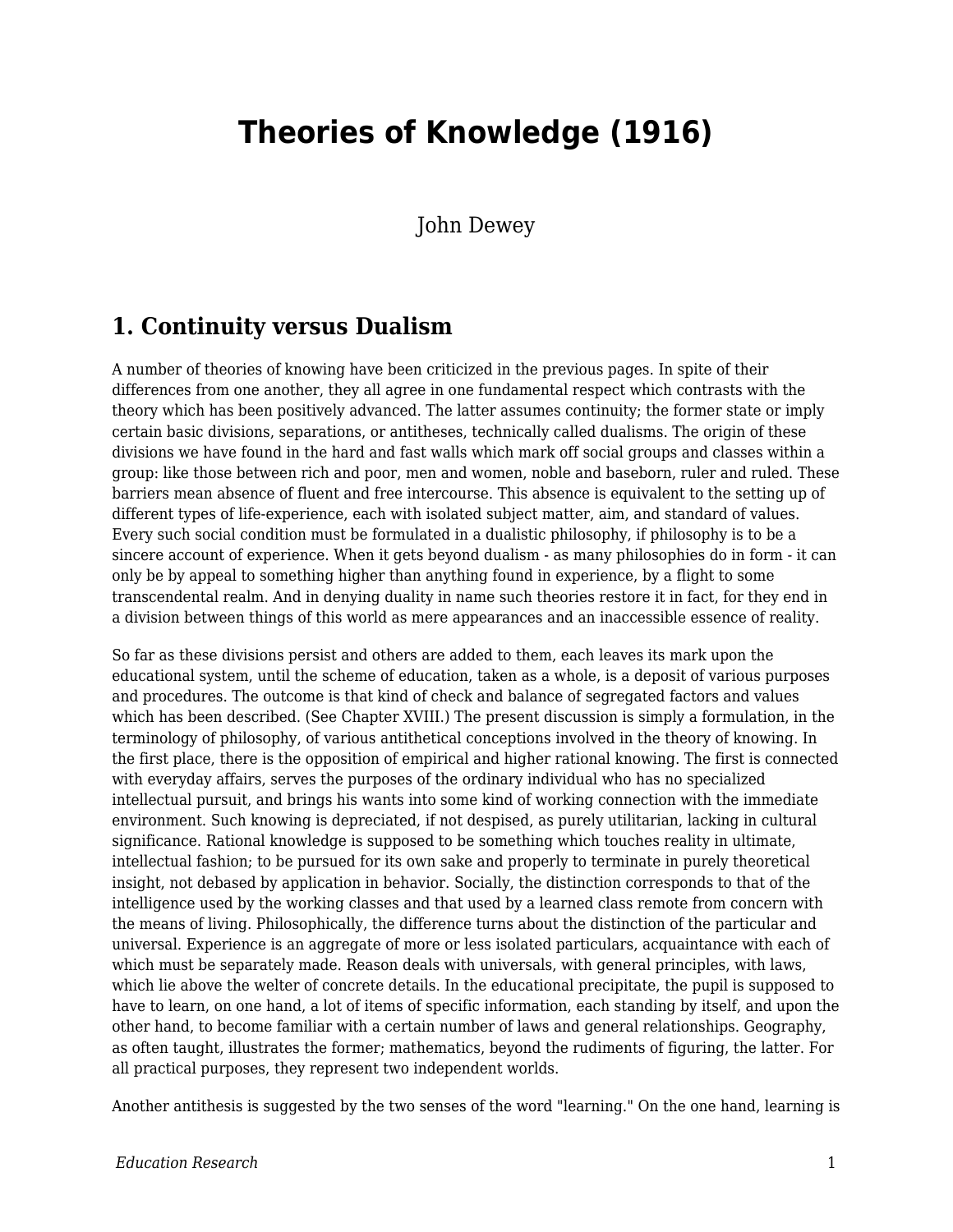the sum total of what is known, as that is handed down by books and learned men. It is something external, an accumulation of cognitions as one might store material commodities in a warehouse. Truth exists ready-made somewhere. Study is then the process by which an individual draws on what is in storage. On the other hand, learning means something which the individual does when he studies. It is an active, personally conducted affair. The dualism here is between knowledge as something external, or, as it is often called, objective, and knowing as something purely internal, subjective, psychical. There is, on one side, a body of truth, ready-made, and, on the other, a readymade mind equipped with a faculty of knowing - if it only wills to exercise it, which it is often strangely loath to do. The separation, often touched upon, between subject matter and method is the educational equivalent of this dualism. Socially the distinction has to do with the part of life which is dependent upon authority and that where individuals are free to advance. Another dualism is that of activity and passivity in knowing. Purely empirical and physical things are often supposed to be known by receiving impressions. Physical things somehow stamp themselves upon the mind or convey themselves into consciousness by means of the sense organs. Rational knowledge and knowledge of spiritual things is supposed, on the contrary, to spring from activity initiated within the mind, an activity carried on better if it is kept remote from all sullying touch of the senses and external objects. The distinction between sense training and object lessons and laboratory exercises, and pure ideas contained in books, and appropriated - so it is thought - by some miraculous output of mental energy, is a fair expression in education of this distinction. Socially, it reflects a division between those who are controlled by direct concern with things and those who are free to cultivate themselves.

Another current opposition is that said to exist between the intellect and the emotions. The emotions are conceived to be purely private and personal, having nothing to do with the work of pure intelligence in apprehending facts and truths, - except perhaps the single emotion of intellectual curiosity. The intellect is a pure light; the emotions are a disturbing heat. The mind turns outward to truth; the emotions turn inward to considerations of personal advantage and loss. Thus in education we have that systematic depreciation of interest which has been noted, plus the necessity in practice, with most pupils, of recourse to extraneous and irrelevant rewards and penalties in order to induce the person who has a mind (much as his clothes have a pocket) to apply that mind to the truths to be known. Thus we have the spectacle of professional educators decrying appeal to interest while they uphold with great dignity the need of reliance upon examinations, marks, promotions and emotions, prizes, and the time-honored paraphernalia of rewards and punishments. The effect of this situation in crippling the teacher's sense of humor has not received the attention which it deserves.

All of these separations culminate in one between knowing and doing, theory and practice, between mind as the end and spirit of action and the body as its organ and means. We shall not repeat what has been said about the source of this dualism in the division of society into a class laboring with their muscles for material sustenance and a class which, relieved from economic pressure, devotes itself to the arts of expression and social direction. Nor is it necessary to speak again of the educational evils which spring from the separation. We shall be content to summarize the forces which tend to make the untenability of this conception obvious and to replace it by the idea of continuity.

(i) The advance of physiology and the psychology associated with it have shown the connection of mental activity with that of the nervous system. Too often recognition of connection has stopped short at this point; the older dualism of soul and body has been replaced by that of the brain and the rest of the body. But in fact the nervous system is only a specialized mechanism for keeping all bodily activities working together. Instead of being isolated from them, as an organ of knowing from organs of motor response, it is the organ by which they interact responsively with one another. The brain is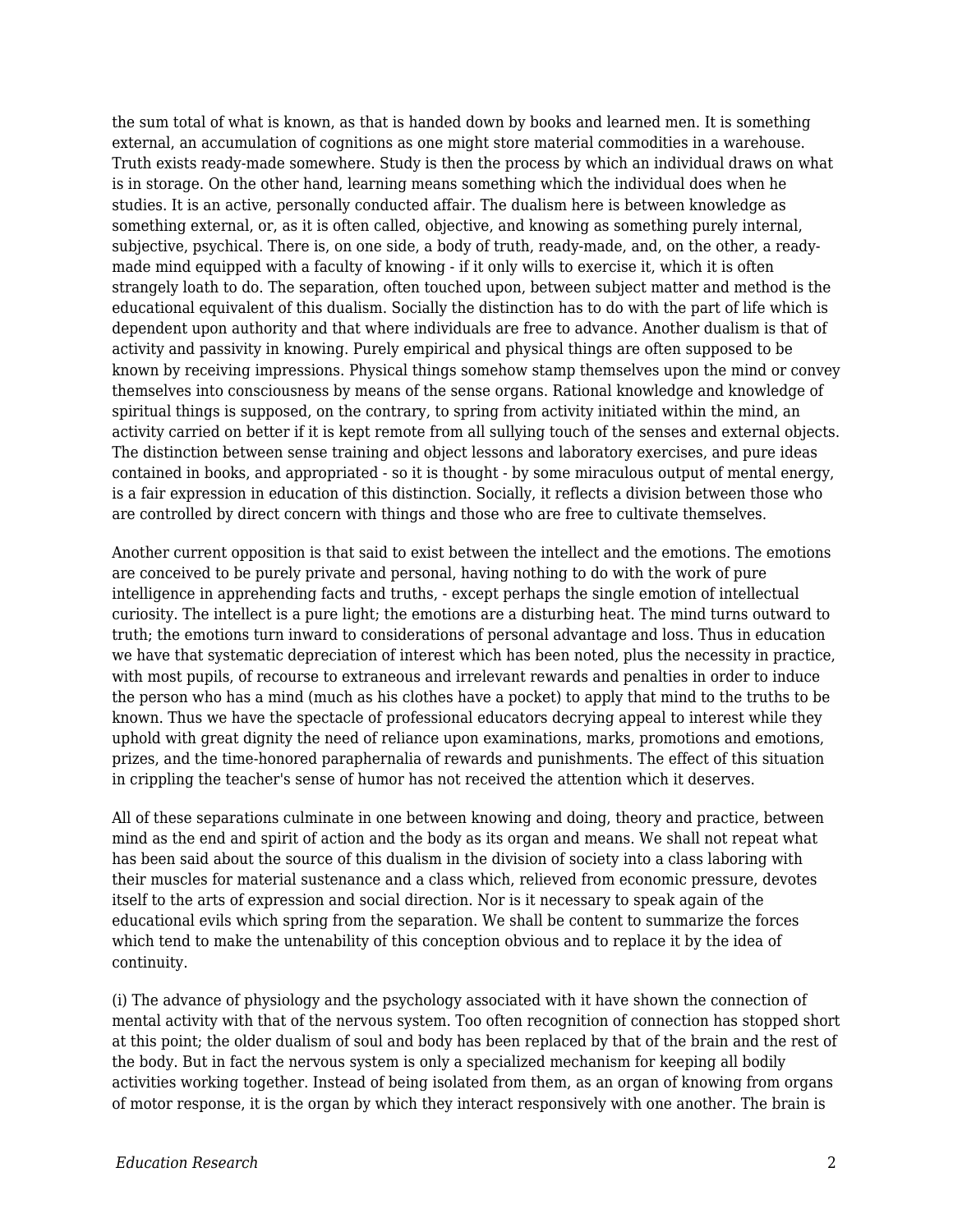essentially an organ for effecting the reciprocal adjustment to each other of the stimuli received from the environment and responses directed upon it. Note that the adjusting is reciprocal; the brain not only enables organic activity to be brought to bear upon any object of the environment in response to a sensory stimulation, but this response also determines what the next stimulus will be. See what happens, for example, when a carpenter is at work upon a board, or an etcher upon his plate - or in any case of a consecutive activity. While each motor response is adjusted to the state of affairs indicated through the sense organs, that motor response shapes the next sensory stimulus. Generalizing this illustration, the brain is the machinery for a constant reorganizing of activity so as to maintain its continuity; that is to say, to make such modifications in future action as are required because of what has already been done. The continuity of the work of the carpenter distinguishes it from a routine repetition of identically the same motion, and from a random activity where there is nothing cumulative. What makes it continuous, consecutive, or concentrated is that each earlier act prepares the way for later acts, while these take account of or reckon with the results already attained - the basis of all responsibility. No one who has realized the full force of the facts of the connection of knowing with the nervous system and of the nervous system with the readjusting of activity continuously to meet new conditions, will doubt that knowing has to do with reorganizing activity, instead of being something isolated from all activity, complete on its own account.

(ii) The development of biology clinches this lesson, with its discovery of evolution. For the philosophic significance of the doctrine of evolution lies precisely in its emphasis upon continuity of simpler and more complex organic forms until we reach man. The development of organic forms begins with structures where the adjustment of environment and organism is obvious, and where anything which can be called mind is at a minimum. As activity becomes more complex, coordinating a greater number of factors in space and time, intelligence plays a more and more marked role, for it has a larger span of the future to forecast and plan for. The effect upon the theory of knowing is to displace the notion that it is the activity of a mere onlooker or spectator of the world, the notion which goes with the idea of knowing as something complete in itself. For the doctrine of organic development means that the living creature is a part of the world, sharing its vicissitudes and fortunes, and making itself secure in its precarious dependence only as it intellectually identifies itself with the things about it, and, forecasting the future consequences of what is going on, shapes its own activities accordingly. If the living, experiencing being is an intimate participant in the activities of the world to which it belongs, then knowledge is a mode of participation, valuable in the degree in which it is effective. It cannot be the idle view of an unconcerned spectator.

(iii) The development of the experimental method as the method of getting knowledge and of making sure it is knowledge, and not mere opinion - the method of both discovery and proof - is the remaining great force in bringing about a transformation in the theory of knowledge. The experimental method has two sides. (i) On one hand, it means that we have no right to call anything knowledge except where our activity has actually produced certain physical changes in things, which agree with and confirm the conception entertained. Short of such specific changes, our beliefs are only hypotheses, theories, suggestions, guesses, and are to be entertained tentatively and to be utilized as indications of experiments to be tried. (ii) On the other hand, the experimental method of thinking signifies that thinking is of avail; that it is of avail in just the degree in which the anticipation of future consequences is made on the basis of thorough observation of present conditions. Experimentation, in other words, is not equivalent to blind reacting. Such surplus activity - a surplus with reference to what has been observed and is now anticipated - is indeed an unescapable factor in all our behavior, but it is not experiment save as consequences are noted and are used to make predictions and plans in similar situations in the future. The more the meaning of the experimental method is perceived, the more our trying out of a certain way of treating the material resources and obstacles which confront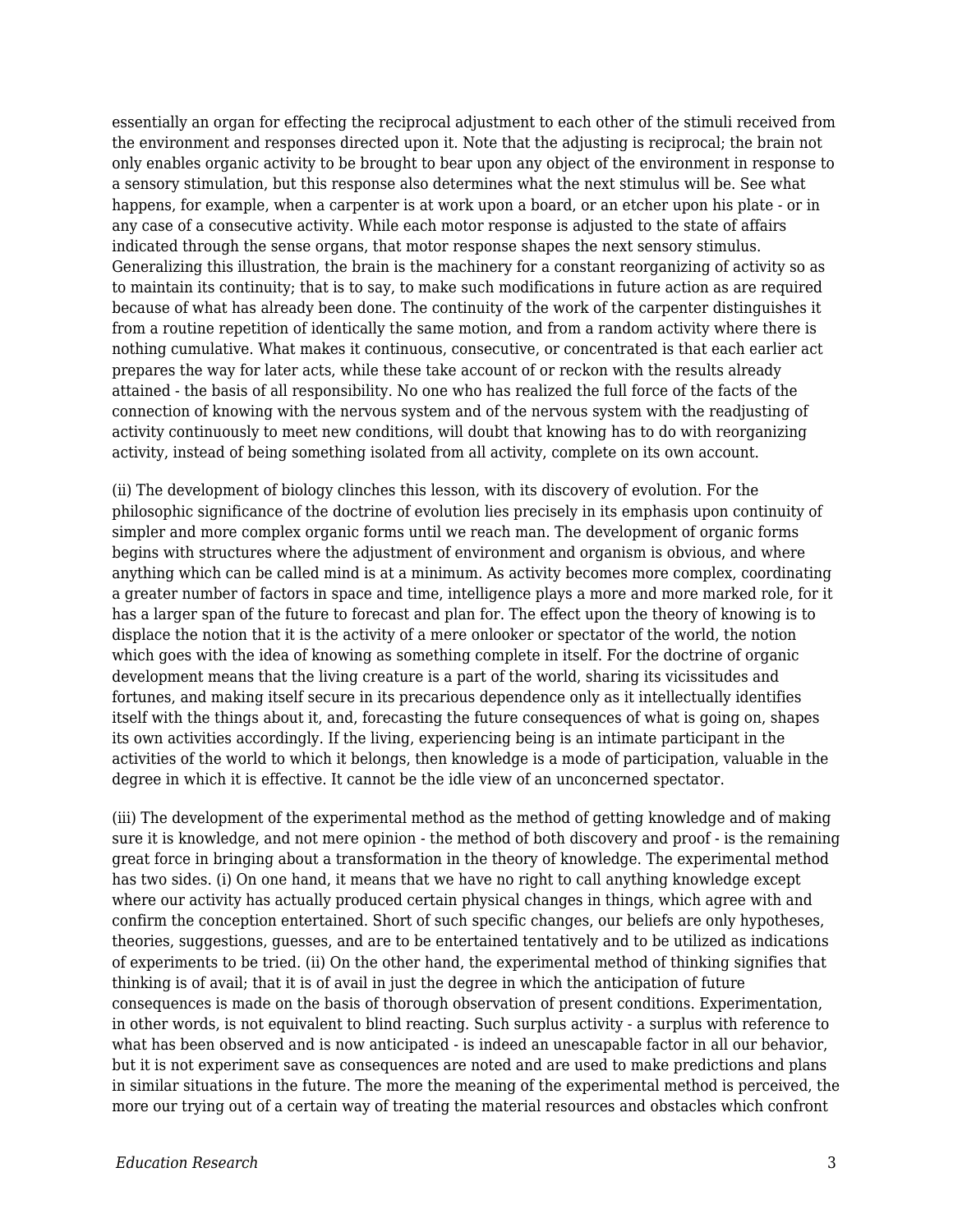us embodies a prior use of intelligence. What we call magic was with respect to many things the experimental method of the savage; but for him to try was to try his luck, not his ideas. The scientific experimental method is, on the contrary, a trial of ideas; hence even when practically - or immediately - unsuccessful, it is intellectual, fruitful; for we learn from our failures when our endeavors are seriously thoughtful.

The experimental method is new as a scientific resource - as a systematized means of making knowledge, though as old as life as a practical device. Hence it is not surprising that men have not recognized its full scope. For the most part, its significance is regarded as belonging to certain technical and merely physical matters. It will doubtless take a long time to secure the perception that it holds equally as to the forming and testing of ideas in social and moral matters. Men still want the crutch of dogma, of beliefs fixed by authority, to relieve them of the trouble of thinking and the responsibility of directing their activity by thought. They tend to confine their own thinking to a consideration of which one among the rival systems of dogma they will accept. Hence the schools are better adapted, as John Stuart Mill said, to make disciples than inquirers. But every advance in the influence of the experimental method is sure to aid in outlawing the literary, dialectic, and authoritative methods of forming beliefs which have governed the schools of the past, and to transfer their prestige to methods which will procure an active concern with things and persons, directed by aims of increasing temporal reach and deploying greater range of things in space. In time the theory of knowing must be derived from the practice which is most successful in making knowledge; and then that theory will be employed to improve the methods which are less successful.

## **2. Schools of Method**

There are various systems of philosophy with characteristically different conceptions of the method of knowing. Some of them are named scholasticism, sensationalism, rationalism, idealism, realism, empiricism, transcendentalism, pragmatism, etc. Many of them have been criticized in connection with the discussion of some educational problem. We are here concerned with them as involving deviations from that method which has proved most effective in achieving knowledge, for a consideration of the deviations may render clearer the true place of knowledge in experience. In brief, the function of knowledge is to make one experience freely available in other experiences. The word "freely" marks the difference between the principle of knowledge and that of habit. Habit means that an individual undergoes a modification through an experience, which modification forms a predisposition to easier and more effective action in a like direction in the future. Thus it also has the function of making one experience available in subsequent experiences. Within certain limits, it performs this function successfully. But habit, apart from knowledge, does not make allowance for change of conditions, for novelty. Prevision of change is not part of its scope, for habit assumes the essential likeness of the new situation with the old. Consequently it often leads astray, or comes between a person and the successful performance of his task, just as the skill, based on habit alone, of the mechanic will desert him when something unexpected occurs in the running of the machine. But a man who understands the machine is the man who knows what he is about. He knows the conditions under which a given habit works, and is in a position to introduce the changes which will readapt it to new conditions.

In other words, knowledge is a perception of those connections of an object which determine its applicability in a given situation. To take an extreme example; savages react to a flaming comet as they are accustomed to react to other events which threaten the security of their life. Since they try to frighten wild animals or their enemies by shrieks, beating of gongs, brandishing of weapons, etc.,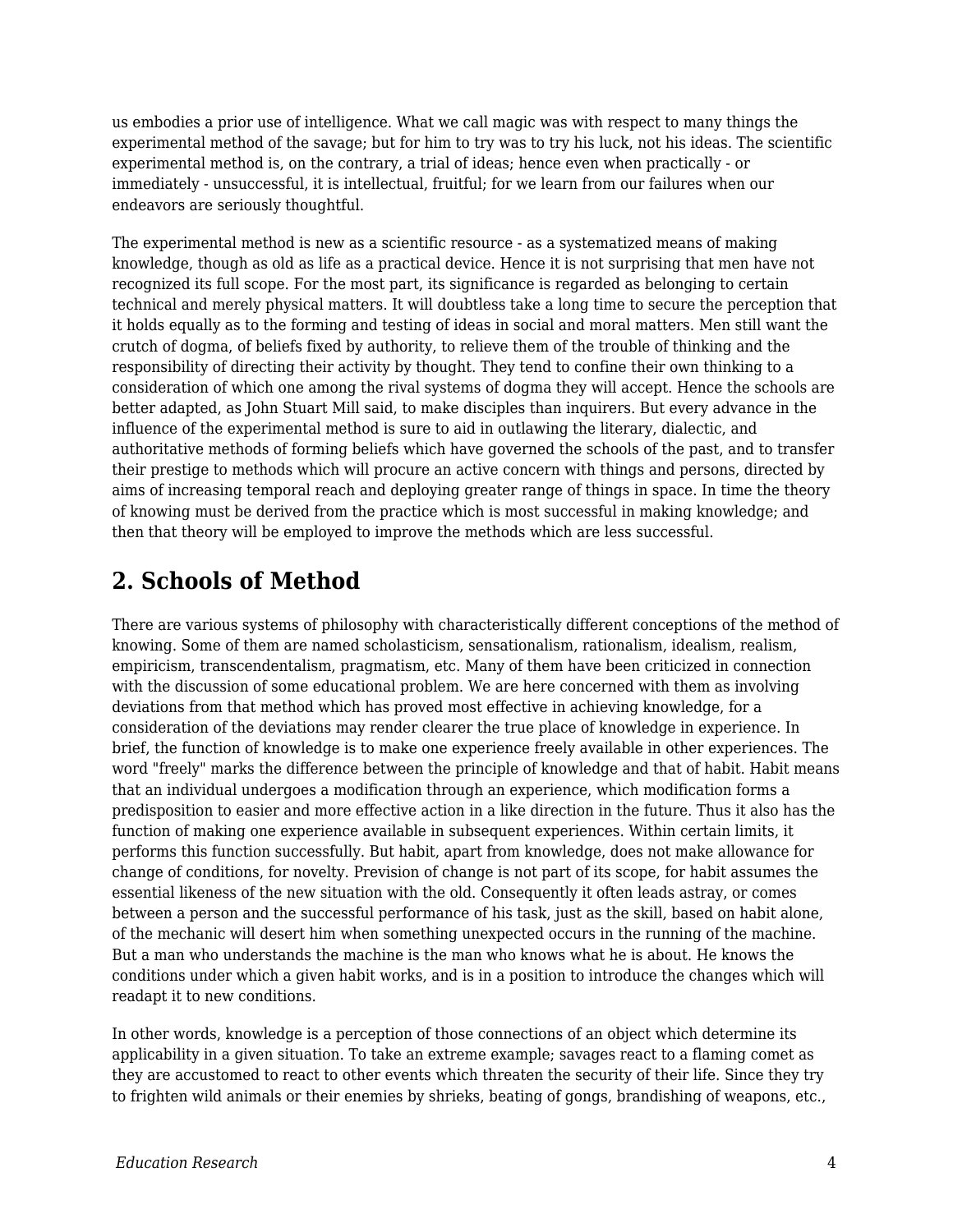they use the same methods to scare away the comet. To us, the method is plainly absurd - so absurd that we fail to note that savages are simply falling back upon habit in a way which exhibits its limitations. The only reason we do not act in some analogous fashion is because we do not take the comet as an isolated, disconnected event, but apprehend it in its connections with other events. We place it, as we say, in the astronomical system. We respond to its connections and not simply to the immediate occurrence. Thus our attitude to it is much freer. We may approach it, so to speak, from any one of the angles provided by its connections. We can bring into play, as we deem wise, any one of the habits appropriate to any one of the connected objects. Thus we get at a new event indirectly instead of immediately - by invention, ingenuity, resourcefulness. An ideally perfect knowledge would represent such a network of interconnections that any past experience would offer a point of advantage from which to get at the problem presented in a new experience. In fine, while a habit apart from knowledge supplies us with a single fixed method of attack, knowledge means that selection may be made from a much wider range of habits.

Two aspects of this more general and freer availability of former experiences for subsequent ones may be distinguished. (See ante, p. 77.) (i) One, the more tangible, is increased power of control. What cannot be managed directly may be handled indirectly; or we can interpose barriers between us and undesirable consequences; or we may evade them if we cannot overcome them. Genuine knowledge has all the practical value attaching to efficient habits in any case. (ii) But it also increases the meaning, the experienced significance, attaching to an experience. A situation to which we respond capriciously or by routine has only a minimum of conscious significance; we get nothing mentally from it. But wherever knowledge comes into play in determining a new experience there is mental reward; even if we fail practically in getting the needed control we have the satisfaction of experiencing a meaning instead of merely reacting physically.

While the content of knowledge is what has happened, what is taken as finished and hence settled and sure, the reference of knowledge is future or prospective. For knowledge furnishes the means of understanding or giving meaning to what is still going on and what is to be done. The knowledge of a physician is what he has found out by personal acquaintance and by study of what others have ascertained and recorded. But it is knowledge to him because it supplies the resources by which he interprets the unknown things which confront him, fills out the partial obvious facts with connected suggested phenomena, foresees their probable future, and makes plans accordingly. When knowledge is cut off from use in giving meaning to what is blind and baffling, it drops out of consciousness entirely or else becomes an object of aesthetic contemplation. There is much emotional satisfaction to be had from a survey of the symmetry and order of possessed knowledge, and the satisfaction is a legitimate one. But this contemplative attitude is aesthetic, not intellectual. It is the same sort of joy that comes from viewing a finished picture or a well composed landscape. It would make no difference if the subject matter were totally different, provided it had the same harmonious organization. Indeed, it would make no difference if it were wholly invented, a play of fancy. Applicability to the world means not applicability to what is past and gone - that is out of the question by the nature of the case; it means applicability to what is still going on, what is still unsettled, in the moving scene in which we are implicated. The very fact that we so easily overlook this trait, and regard statements of what is past and out of reach as knowledge is because we assume the continuity of past and future. We cannot entertain the conception of a world in which knowledge of its past would not be helpful in forecasting and giving meaning to its future. We ignore the prospective reference just because it is so irretrievably implied.

Yet many of the philosophic schools of method which have been mentioned transform the ignoring into a virtual denial. They regard knowledge as something complete in itself irrespective of its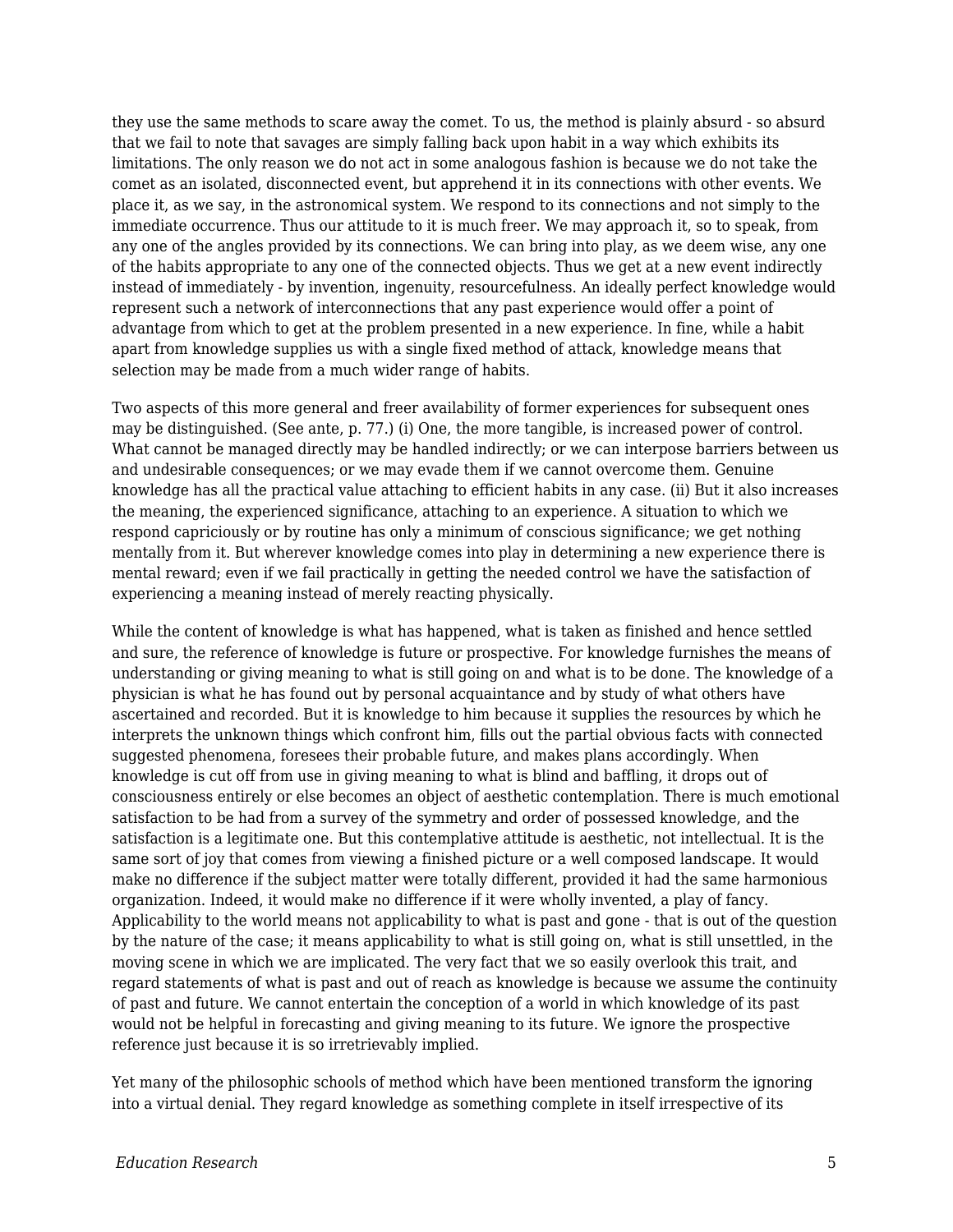availability in dealing with what is yet to be. And it is this omission which vitiates them and which makes them stand as sponsors for educational methods which an adequate conception of knowledge condemns. For one has only to call to mind what is sometimes treated in schools as acquisition of knowledge to realize how lacking it is in any fruitful connection with the ongoing experience of the students - how largely it seems to be believed that the mere appropriation of subject matter which happens to be stored in books constitutes knowledge. No matter how true what is learned to those who found it out and in whose experience it functioned, there is nothing which makes it knowledge to the pupils. It might as well be something about Mars or about some fanciful country unless it fructifies in the individual's own life.

At the time when scholastic method developed, it had relevancy to social conditions. It was a method for systematizing and lending rational sanction to material accepted on authority. This subject matter meant so much that it vitalized the defining and systematizing brought to bear upon it. Under present conditions the scholastic method, for most persons, means a form of knowing which has no especial connection with any particular subject matter. It includes making distinctions, definitions, divisions, and classifications for the mere sake of making them - with no objective in experience. The view of thought as a purely physical activity having its own forms, which are applied to any material as a seal may be stamped on any plastic stuff, the view which underlies what is termed formal logic is essentially the scholastic method generalized. The doctrine of formal discipline in education is the natural counterpart of the scholastic method.

The contrasting theories of the method of knowledge which go by the name of sensationalism and rationalism correspond to an exclusive emphasis upon the particular and the general respectively - or upon bare facts on one side and bare relations on the other. In real knowledge, there is a particularizing and a generalizing function working together. So far as a situation is confused, it has to be cleared up; it has to be resolved into details, as sharply defined as possible. Specified facts and qualities constitute the elements of the problem to be dealt with, and it is through our sense organs that they are specified. As setting forth the problem, they may well be termed particulars, for they are fragmentary. Since our task is to discover their connections and to recombine them, for us at the time they are partial. They are to be given meaning; hence, just as they stand, they lack it. Anything which is to be known, whose meaning has still to be made out, offers itself as particular. But what is already known, if it has been worked over with a view to making it applicable to intellectually mastering new particulars, is general in function. Its function of introducing connection into what is otherwise unconnected constitutes its generality. Any fact is general if we use it to give meaning to the elements of a new experience. "Reason" is just the ability to bring the subject matter of prior experience to bear to perceive the significance of the subject matter of a new experience. A person is reasonable in the degree in which he is habitually open to seeing an event which immediately strikes his senses not as an isolated thing but in its connection with the common experience of mankind.

Without the particulars as they are discriminated by the active responses of sense organs, there is no material for knowing and no intellectual growth. Without placing these particulars in the context of the meanings wrought out in the larger experience of the past - without the use of reason or thought particulars are mere excitations or irritations. The mistake alike of the sensational and the rationalistic schools is that each fails to see that the function of sensory stimulation and thought is relative to reorganizing experience in applying the old to the new, thereby maintaining the continuity or consistency of life. The theory of the method of knowing which is advanced in these pages may be termed pragmatic. Its essential feature is to maintain the continuity of knowing with an activity which purposely modifies the environment. It holds that knowledge in its strict sense of something possessed consists of our intellectual resources - of all the habits that render our action intelligent.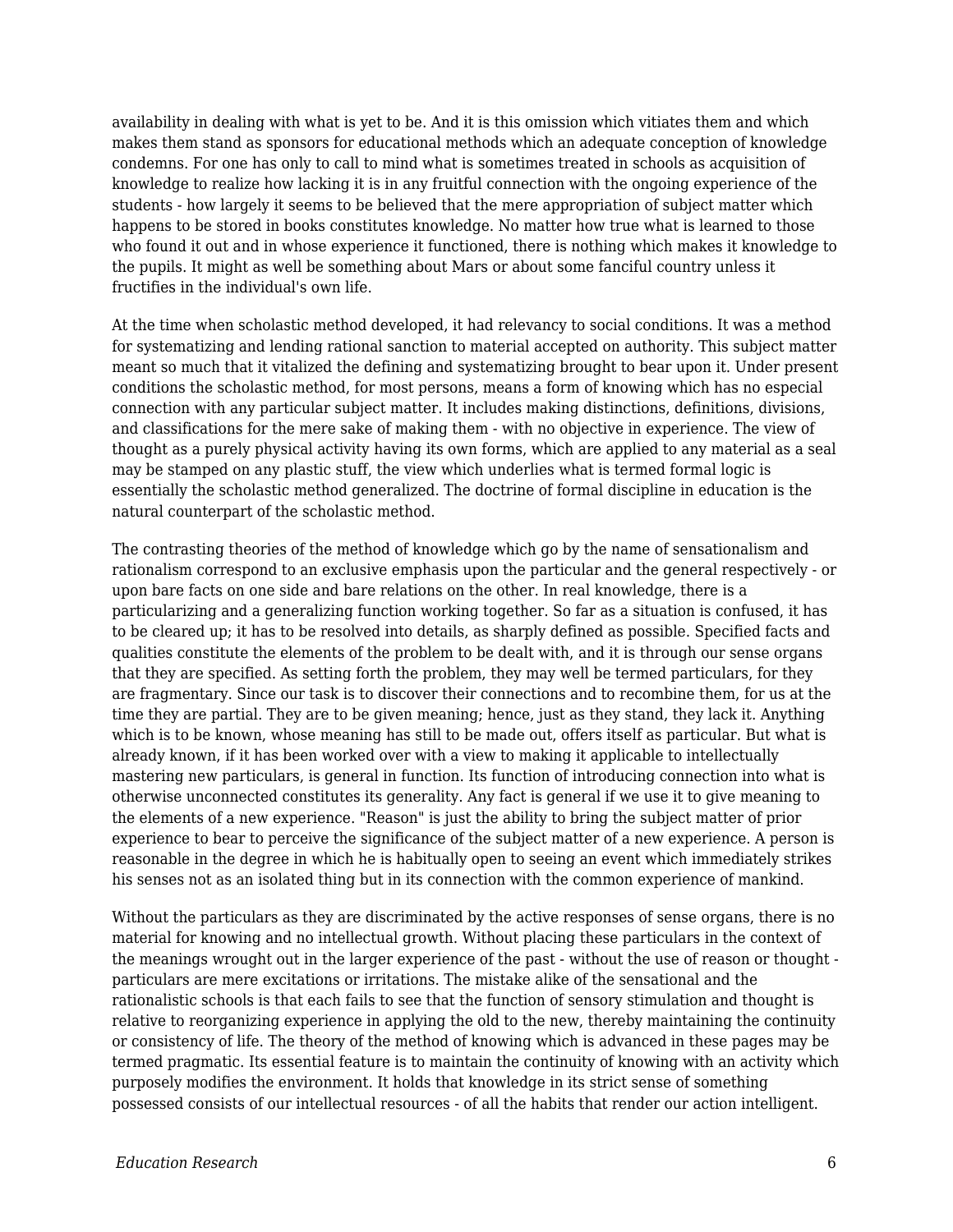Only that which has been organized into our disposition so as to enable us to adapt the environment to our needs and to adapt our aims and desires to the situation in which we live is really knowledge. Knowledge is not just something which we are now conscious of, but consists of the dispositions we consciously use in understanding what now happens. Knowledge as an act is bringing some of our dispositions to consciousness with a view to straightening out a perplexity, by conceiving the connection between ourselves and the world in which we live.

## **Summary**

Such social divisions as interfere with free and full intercourse react to make the intelligence and knowing of members of the separated classes one-sided. Those whose experience has to do with utilities cut off from the larger end they subserve are practical empiricists; those who enjoy the contemplation of a realm of meanings in whose active production they have had no share are practical rationalists. Those who come in direct contact with things and have to adapt their activities to them immediately are, in effect, realists; those who isolate the meanings of these things and put them in a religious or so-called spiritual world aloof from things are, in effect, idealists. Those concerned with progress, who are striving to change received beliefs, emphasize the individual factor in knowing; those whose chief business it is to withstand change and conserve received truth emphasize the universal and the fixed - and so on. Philosophic systems in their opposed theories of knowledge present an explicit formulation of the traits characteristic of these cut-off and one-sided segments of experience - one-sided because barriers to intercourse prevent the experience of one from being enriched and supplemented by that of others who are differently situated.

In an analogous way, since democracy stands in principle for free interchange, for social continuity, it must develop a theory of knowledge which sees in knowledge the method by which one experience is made available in giving direction and meaning to another. The recent advances in physiology, biology, and the logic of the experimental sciences supply the specific intellectual instrumentalities demanded to work out and formulate such a theory. Their educational equivalent is the connection of the acquisition of knowledge in the schools with activities, or occupations, carried on in a medium of associated life.